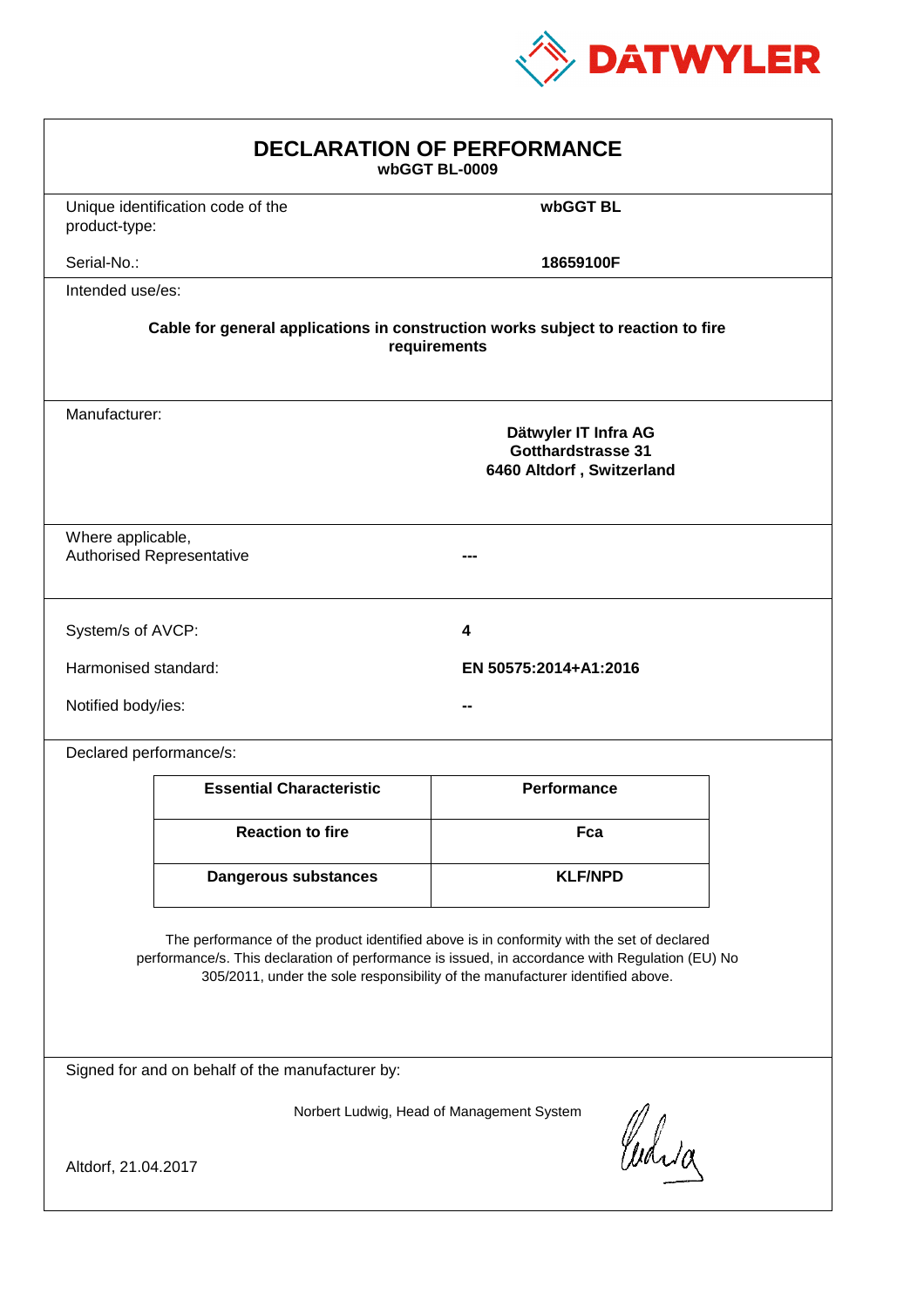

| LEISTUNGSERKLÄRUNG<br>wbGGT BL-0009                                                                                                                                                                                                                        |                                             |                                                                                |  |  |
|------------------------------------------------------------------------------------------------------------------------------------------------------------------------------------------------------------------------------------------------------------|---------------------------------------------|--------------------------------------------------------------------------------|--|--|
|                                                                                                                                                                                                                                                            | Eindeutiger Kenncode des Produkttyps:       | wbGGT BL                                                                       |  |  |
| Serien-Nr.:                                                                                                                                                                                                                                                |                                             | 18659100F                                                                      |  |  |
| Verwendungszweck(e):                                                                                                                                                                                                                                       |                                             |                                                                                |  |  |
| Kabel/Leitung für allgemeine Anwendungen in Bauwerken in Bezug auf die<br>Anforderungen an das Brandverhalten                                                                                                                                              |                                             |                                                                                |  |  |
| Hersteller:                                                                                                                                                                                                                                                |                                             | Dätwyler IT Infra AG<br><b>Gotthardstrasse 31</b><br>6460 Altdorf, Switzerland |  |  |
|                                                                                                                                                                                                                                                            | Wo anwendbar, Bevollmächtigter:             |                                                                                |  |  |
| Leistungsbeständigkeit:                                                                                                                                                                                                                                    | System(e) zur Bewertung und Überprüfung der | 4                                                                              |  |  |
| Harmonisierte Norm:                                                                                                                                                                                                                                        |                                             | EN 50575:2014+A1:2016                                                          |  |  |
| Notifizierte Stelle(n):                                                                                                                                                                                                                                    |                                             |                                                                                |  |  |
| Erklärte Leistung(en):                                                                                                                                                                                                                                     |                                             |                                                                                |  |  |
|                                                                                                                                                                                                                                                            | <b>Wesentliche Merkmale</b>                 | Leistung                                                                       |  |  |
|                                                                                                                                                                                                                                                            | <b>Brandverhalten</b>                       | Fca                                                                            |  |  |
|                                                                                                                                                                                                                                                            | Gefährliche Stoffe                          | <b>KLF/NPD</b>                                                                 |  |  |
| Die Leistung des vorstehenden Produkts entspricht der erklärten Leistung/den erklärten<br>Leistungen. Für die Erstellung der Leistungserklärung im Einklang mit der Verordnung (EU) Nr.<br>305/2011 ist allein der obengenannte Hersteller verantwortlich. |                                             |                                                                                |  |  |
| Unterzeichnet für den Hersteller und im Namen des Herstellers von:                                                                                                                                                                                         |                                             |                                                                                |  |  |
| Norbert Ludwig, Head of Management System<br>Judia<br>Altdorf, 21.04.2017                                                                                                                                                                                  |                                             |                                                                                |  |  |
|                                                                                                                                                                                                                                                            |                                             |                                                                                |  |  |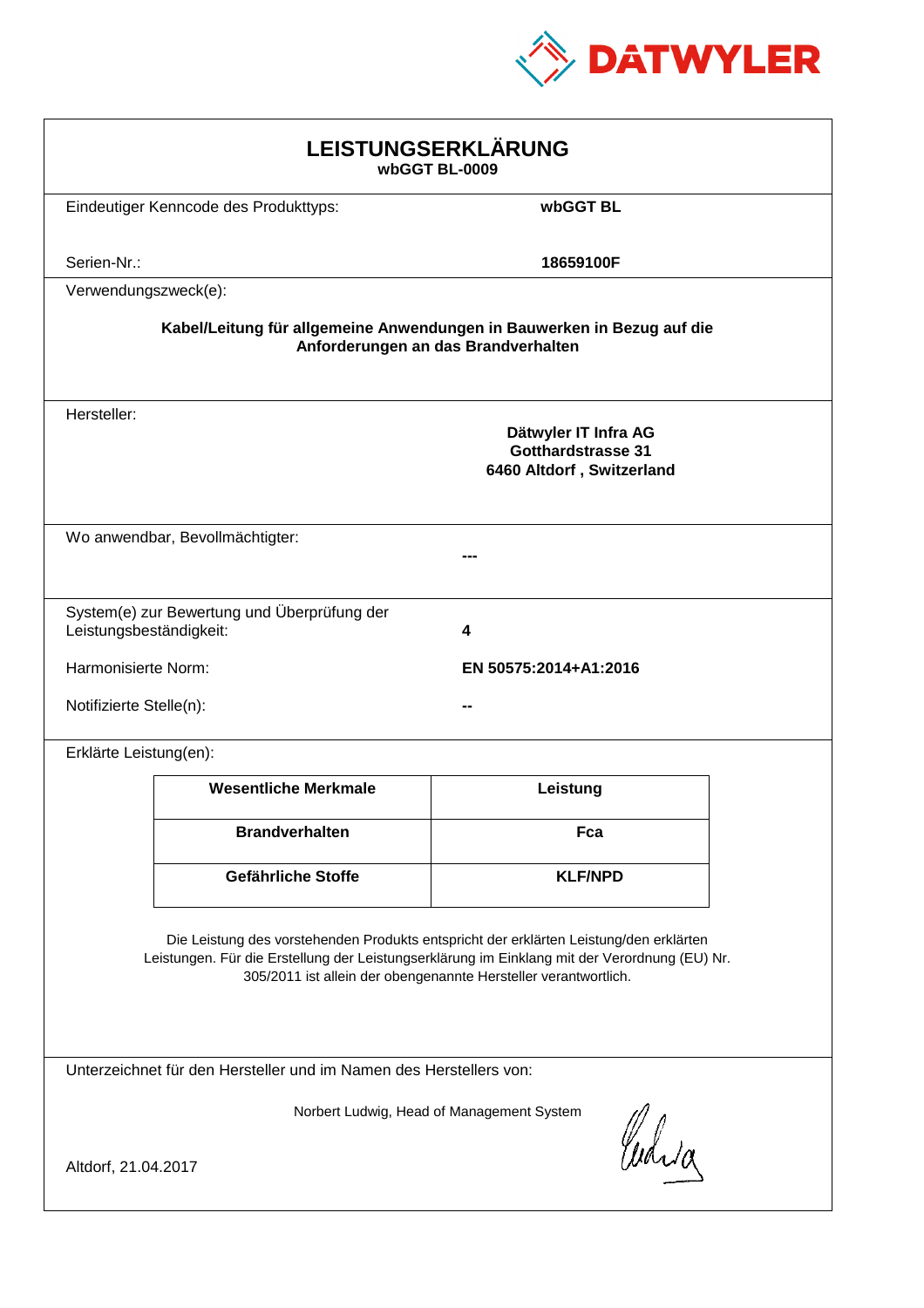

| <b>PRESTATIEVERKLARING</b><br>wbGGT BL-0009                                                                                                                                                                                                                                 |                                                                         |                                                                         |  |  |
|-----------------------------------------------------------------------------------------------------------------------------------------------------------------------------------------------------------------------------------------------------------------------------|-------------------------------------------------------------------------|-------------------------------------------------------------------------|--|--|
| producttype:                                                                                                                                                                                                                                                                | Unieke identificatiecode van het                                        | wbGGT BL                                                                |  |  |
| Serienr.:                                                                                                                                                                                                                                                                   |                                                                         | 18659100F                                                               |  |  |
|                                                                                                                                                                                                                                                                             | Beoogd(e) gebruik(en):                                                  |                                                                         |  |  |
| Kabels voor algemene toepassingen in bouwwerken die onder<br>voorschriften inzake materiaalgedrag bij brand vallen                                                                                                                                                          |                                                                         |                                                                         |  |  |
| Fabrikant:                                                                                                                                                                                                                                                                  |                                                                         | Dätwyler IT Infra AG<br>Gotthardstrasse 31<br>6460 Altdorf, Switzerland |  |  |
|                                                                                                                                                                                                                                                                             | indien van toepassing, Gemachtigde:                                     |                                                                         |  |  |
| prestatiebestendigheid:<br>Geharmoniseerde norm:<br>Aangemelde instantie(s):                                                                                                                                                                                                | Het systeem of de systemen voor de<br>beoordeling en verificatie van de | 4<br>EN 50575:2014+A1:2016                                              |  |  |
| Aangegeven prestatie(s)                                                                                                                                                                                                                                                     |                                                                         |                                                                         |  |  |
|                                                                                                                                                                                                                                                                             | Essentiële kenmerken                                                    | <b>Prestatie</b>                                                        |  |  |
|                                                                                                                                                                                                                                                                             | <b>Brandreactie</b>                                                     | Fca                                                                     |  |  |
|                                                                                                                                                                                                                                                                             | Gevaarlijke stoffen                                                     | <b>KLF/NPD</b>                                                          |  |  |
| De prestaties van het hierboven omschreven product zijn conform de aangegeven prestaties. Deze<br>prestatieverklaring wordt in overeenstemming met Verordening (EU) nr. 305/2011 onder de exclusieve<br>verantwoordelijkheid van de hierboven vermelde fabrikant verstrekt. |                                                                         |                                                                         |  |  |
| Ondertekend voor en namens de fabrikant door:                                                                                                                                                                                                                               |                                                                         |                                                                         |  |  |
| Norbert Ludwig, Head of Management System<br>Waia<br>Altdorf, 21.04.2017                                                                                                                                                                                                    |                                                                         |                                                                         |  |  |
|                                                                                                                                                                                                                                                                             |                                                                         |                                                                         |  |  |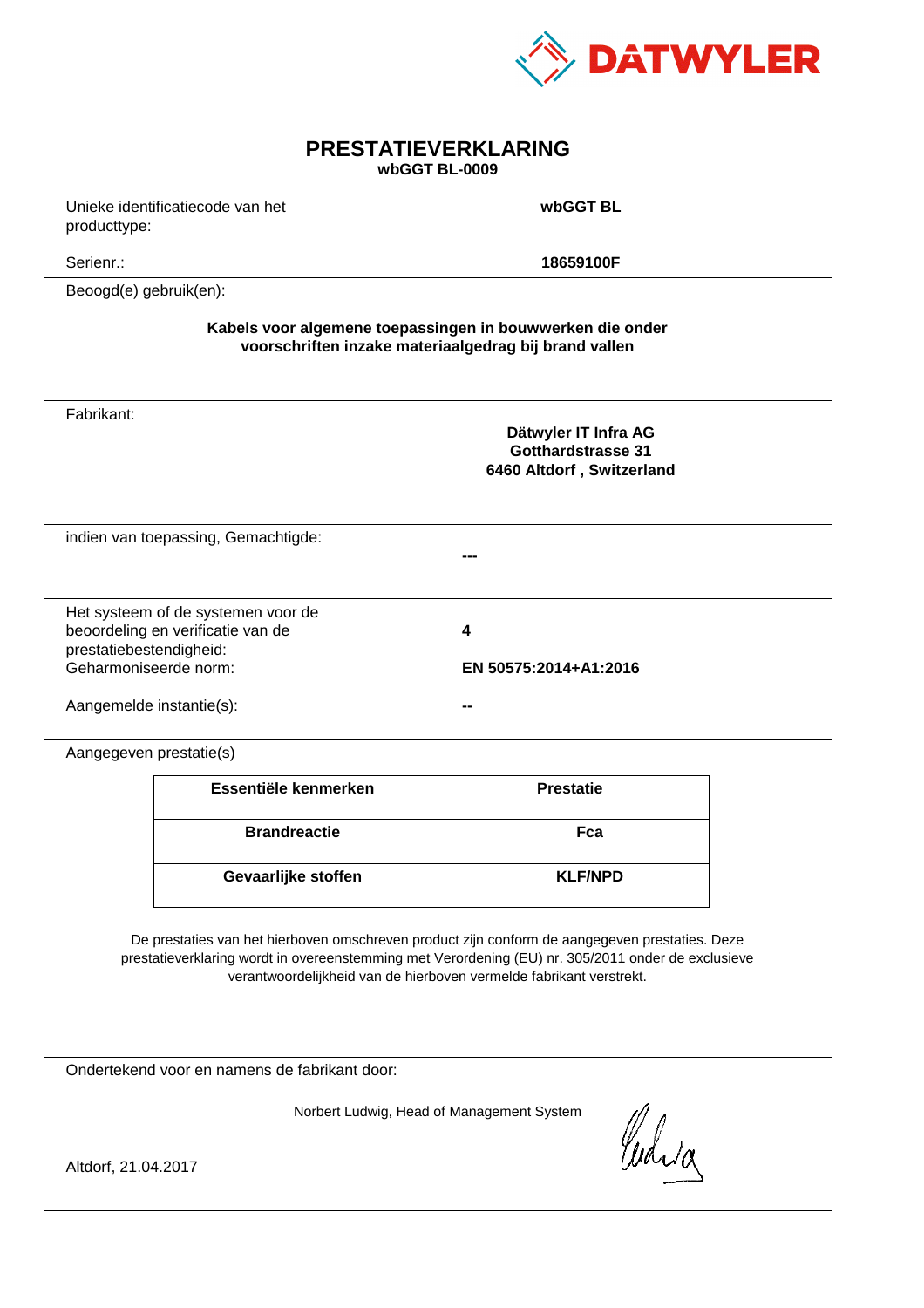

| DÉCLARATION DES PERFORMANCES<br>wbGGT BL-0009                                                                                                                                                                                                                    |                                                                                                                |                                                                                |  |  |  |
|------------------------------------------------------------------------------------------------------------------------------------------------------------------------------------------------------------------------------------------------------------------|----------------------------------------------------------------------------------------------------------------|--------------------------------------------------------------------------------|--|--|--|
| produit type:                                                                                                                                                                                                                                                    | Code d'identification unique du                                                                                | wbGGT BL                                                                       |  |  |  |
| Numéro de série:                                                                                                                                                                                                                                                 |                                                                                                                | 18659100F                                                                      |  |  |  |
| Usage(s) prévu(s):                                                                                                                                                                                                                                               |                                                                                                                |                                                                                |  |  |  |
|                                                                                                                                                                                                                                                                  | Câble pour applications générales dans les ouvrages de construction soumis<br>aux exigences de réaction au feu |                                                                                |  |  |  |
| Fabricant:                                                                                                                                                                                                                                                       |                                                                                                                | Dätwyler IT Infra AG<br><b>Gotthardstrasse 31</b><br>6460 Altdorf, Switzerland |  |  |  |
|                                                                                                                                                                                                                                                                  | Le cas échéant, Mandataire                                                                                     |                                                                                |  |  |  |
| performances:<br>Norme harmonisée:<br>Organisme(s) notifié(s):                                                                                                                                                                                                   | Système(s) d'évaluation et de<br>vérification de la constance des                                              | 4<br>EN 50575:2014+A1:2016                                                     |  |  |  |
|                                                                                                                                                                                                                                                                  | Performance(s) déclarée(s):                                                                                    |                                                                                |  |  |  |
|                                                                                                                                                                                                                                                                  | Caractéristique essentielle                                                                                    | <b>Performance</b>                                                             |  |  |  |
|                                                                                                                                                                                                                                                                  | Réaction au feu                                                                                                | Fca                                                                            |  |  |  |
|                                                                                                                                                                                                                                                                  | <b>Substances dangereuses</b>                                                                                  | <b>KLF/NPD</b>                                                                 |  |  |  |
| Les performances du produit identifié ci-dessus sont conformes aux performances déclarées.<br>Conformément au règlement (UE) no 305/2011, la présente déclaration des performances est<br>établie sous la seule responsabilité du fabricant mentionné ci-dessus. |                                                                                                                |                                                                                |  |  |  |
|                                                                                                                                                                                                                                                                  | Signé pour le fabricant et en son nom par:                                                                     |                                                                                |  |  |  |
| Norbert Ludwig, Head of Management System<br>Curia<br>Altdorf, 21.04.2017                                                                                                                                                                                        |                                                                                                                |                                                                                |  |  |  |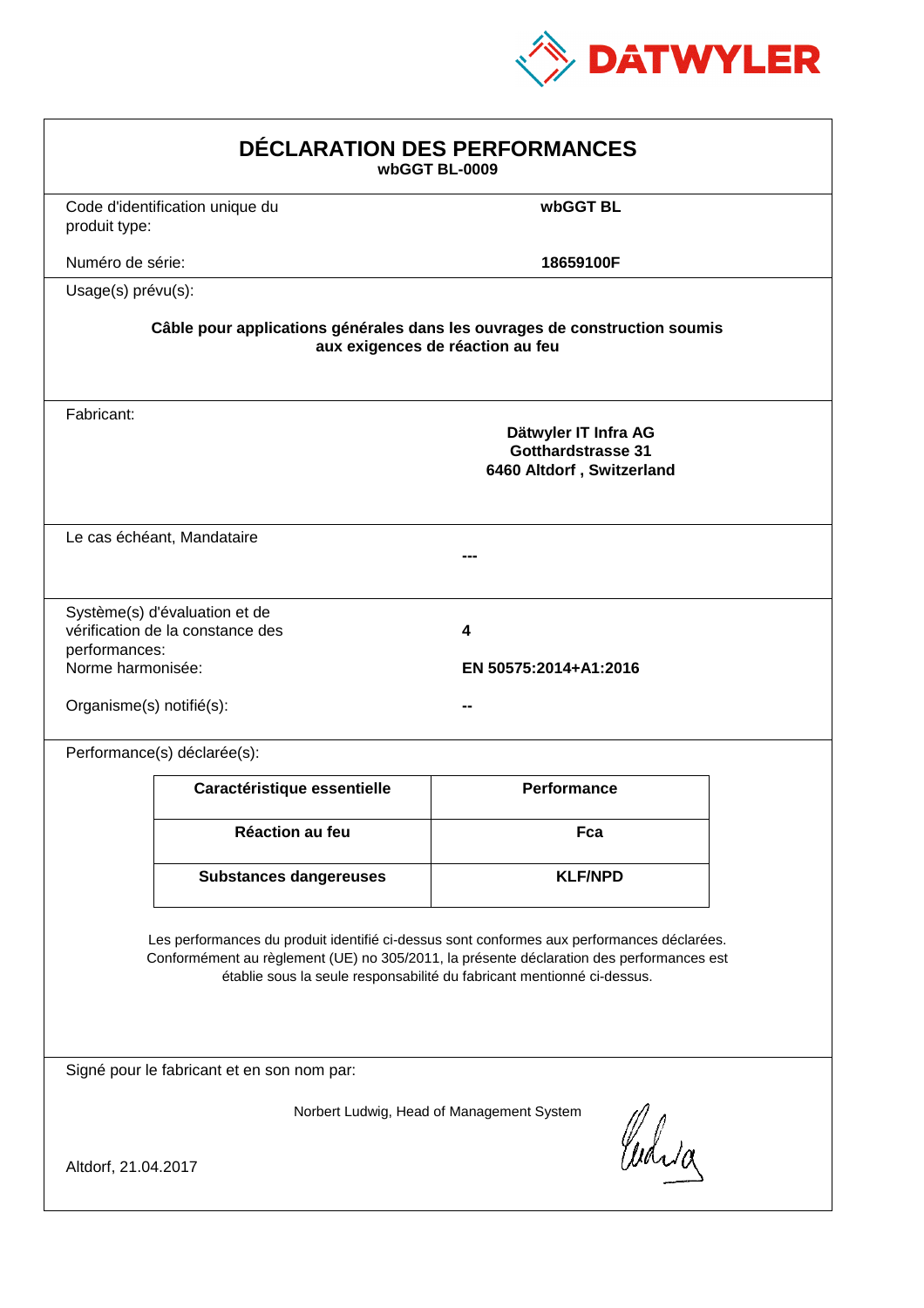

| <b>DECLARACIÓN DE PRESTACIONES</b><br>wbGGT BL-0009                                                                                                                                                                                                                                            |                                                                                                        |                     |  |  |  |
|------------------------------------------------------------------------------------------------------------------------------------------------------------------------------------------------------------------------------------------------------------------------------------------------|--------------------------------------------------------------------------------------------------------|---------------------|--|--|--|
| producto tipo:                                                                                                                                                                                                                                                                                 | Código de identificación única del                                                                     | wbGGT BL            |  |  |  |
| Número de serie:                                                                                                                                                                                                                                                                               |                                                                                                        | 18659100F           |  |  |  |
| Usos previstos:                                                                                                                                                                                                                                                                                |                                                                                                        |                     |  |  |  |
|                                                                                                                                                                                                                                                                                                | Cable sujeto a requisitos de reacción al fuego para aplicaciones generales en obras<br>de construcción |                     |  |  |  |
| Fabricante:                                                                                                                                                                                                                                                                                    | Dätwyler IT Infra AG<br><b>Gotthardstrasse 31</b><br>6460 Altdorf, Switzerland                         |                     |  |  |  |
|                                                                                                                                                                                                                                                                                                | En su caso, Representante autorizado:                                                                  |                     |  |  |  |
| Sistemas de evaluación y verificación<br>de la constancia de las prestaciones<br>4<br>(EVCP):<br>Norma armonizada:<br>EN 50575:2014+A1:2016<br>Organismos notificados:                                                                                                                         |                                                                                                        |                     |  |  |  |
|                                                                                                                                                                                                                                                                                                | Prestaciones declaradas:                                                                               |                     |  |  |  |
|                                                                                                                                                                                                                                                                                                | Característica esencial                                                                                | <b>Prestaciones</b> |  |  |  |
|                                                                                                                                                                                                                                                                                                | Reacción al fuego                                                                                      | Fca                 |  |  |  |
|                                                                                                                                                                                                                                                                                                | Sustancias peligrosas                                                                                  | <b>KLF/NPD</b>      |  |  |  |
| Las prestaciones del producto identificado anteriormente son conformes con el conjunto de<br>prestaciones declaradas. La presente declaración de prestaciones se emite, de conformidad con<br>el Reglamento (UE) nº 305/2011, bajo la sola responsabilidad del fabricante arriba identificado. |                                                                                                        |                     |  |  |  |
| Firmado por y en nombre del fabricante por:                                                                                                                                                                                                                                                    |                                                                                                        |                     |  |  |  |
| Norbert Ludwig, Head of Management System<br>Curia<br>Altdorf, 21.04.2017                                                                                                                                                                                                                      |                                                                                                        |                     |  |  |  |
|                                                                                                                                                                                                                                                                                                |                                                                                                        |                     |  |  |  |